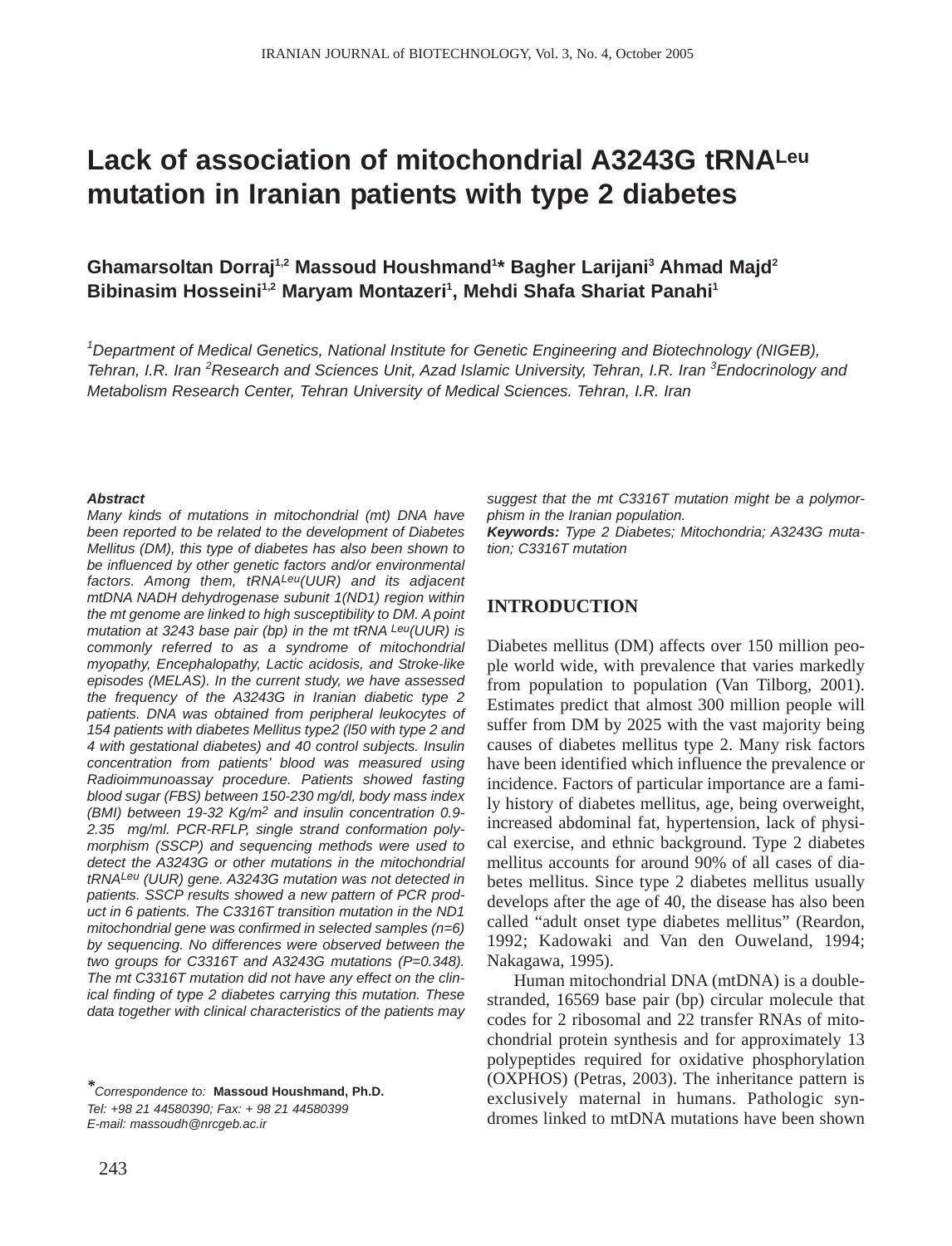to result in abnormalities of OXPHOS function and have been characterized by degenerative abnormalities of the central nervous system, cranial nerves, and muscle (Shaffner, 1999; Gebrit, 1996). Therefore, mitochondrial dysfunction can affect almost all organ systems. Mitochondrial diseases show a variety of systemic manifestations. Mutations in mtDNA, including a point mutation at the nucleotide position of 3243, are known to be associated with diabetes mellitus as well as deafness. (Kobayshi and Tsukuda, 1997; Thorns, 1998). The latter has been identified in a pedigree with maternally inherited diabetes mellitus and deafness (MIDD) (Van den Ouweland, 1999; Doria and Massen, 2000; Massen, 2002, 2004).

In fact, numerous point mutations and deletions have been described in pedigrees with diabetes (Houshmand, 2003). The clinical characteristics of patients with the A3243G mutation include impaired insulin secretion, sensor neural deafness, and maternal inheritance of the disease. Once impaired insulin secretion becomes overt, most cases progressively develop a disease state of insulin dependence (Ohkubo, 2001). Our aim was to detect A3243G tRNA Leu (mtDNA) mutation in type 2 diabetes patients. The early preclinical diagnosis of type 2 diabetes might help to prevent or delay the onset of diabetes, while also allowing for selection of optimal treatment, thereby possibly avoiding diabetic complications altogether.

# **MATERIALS AND METHODS**

In this study, 154 volunteers (87 males and 67 females) were randomly selected from patients treated at the Shariati hospital (150 patients with type 2 diabetes and 4 with gestational diabetes). The mean age was 54.5±11.3 years. Patients showed fasting blood sugar (FBS) levels of 150-230 mg/dl and body mass index (BMI) between 19-32 Kg/m2, but they were initially treated with diet or oral hypoglycemic agents. Some patients, after several years need to be treated with insulin. 40 control subjects (23 males and 27 females) were also enrolled in our study who had BMI between 19-30 Kg/m2 and FBS between 70-110 mg/dl. The mean age of control group was 53.8±10.2 years. The patients and control groups were selected according to ADA (American Diabetes Association) criteria. Insulin concentration from patients peripheral blood was measured using Radioimmunoassay.

mtDNA was isolated from the peripheral leukocytes of patients using a genomic DNA extraction kit (Diatom DNA extraction Kit, Genefanavaran, Tehran, Iran).

The following primers used for amplification: sense primer, (5*´*-CCTCCCTGTACGAAAGGACA-3*´*) and antisense primer (5*´*GCGATTAGAATGGGTACAAT3*´*) from nt3116-3353. PCR reactions were performed in a total volume of 25 µl containing 100 ng of total DNA; 0.2 mM of each dNTP (dATP, dCTP, dGTP, dTTP), 20 pmol of each primer, 5 mM KCl, 200 mMTris-HCl (pH 8.4), 1.5 mM MgCl<sub>2</sub>, 1.5 unit of *Taq* DNA polymerase (Roche, Mennheim, Germany). PCR conditions were as follows: initial denaturation at 94°C for 5 min, then 35 cycles of denaturation at 94°C for 60 seconds, annealing at 59°C for 60 sec, and extension at 72°C for 45 sec with a final extension at 72°C for 7 min. A 237 bp PCR fragment was separated by electrophoresis on a 8% denaturing polyacrylamide gel after cleavage by *Apa* I restriction enzyme overnight at 30°C to identify A3243G mutation. A positive control sample for A3243G was also used to ensure that experiment works well. The single strand conformation polymorphism (SSCP) method was used to detect possible mutations in this region, so the 237 bp amplified fragments were initially heated for 9 min at 99°C before loading onto the gel. Then Samples were separated on 8% polyacrylamide gel after denaturation to identify new mutation in tRNALeu(UUR) gene. Sequencing method was used to detect the mutation's position within these fragments which displayed new size pattern using the SSCP procedure (GeneFanavaran, Macrogen Korea).

**Table 1.** Insulin concentration, BMI and FBS in diabetic patients and control.

|                                     |     | <b>BMI</b> $\text{Kg/m}^2$ | Insulin concentration mg/ml     | FBS mg/dl  |
|-------------------------------------|-----|----------------------------|---------------------------------|------------|
| Number of                           | 104 | $19-32$                    | $o.16-o.64$ (normal range)      | 150-210    |
| <b>Diabetic Patients</b>            | 45  | $25 - 32$                  | $\geq$ 0.64 (increased insulin) | 180-230    |
|                                     | 5   | $19 - 25$                  | $< 0.16$ (reduced insulin)      | 150-200    |
| Number of Non-<br>diabetic controls | 40  | $19-30$                    | $0.16 - 0.64$                   | $70 - 110$ |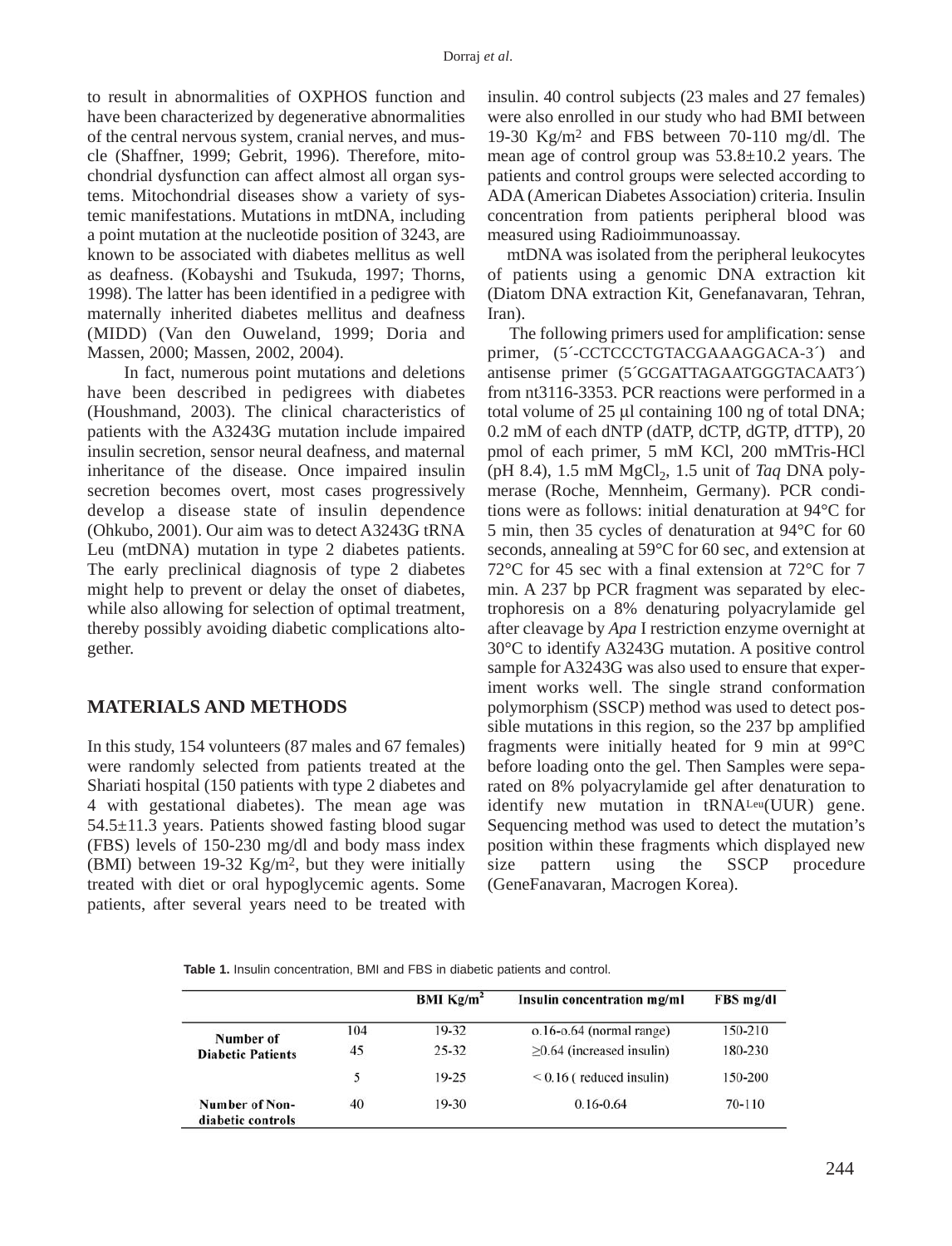

**Figure 1.** PCR-SSCP of the A3243G mutation. Samples were loaded on to 8% acryl amide gel, normal controls (Lane 2), and positive Control (Lane 4) and 2 patients (Lane3, 7) showed 2 bands, 6 women patients showed 3 bands (first band showed by arrow).

**Statistical Analysis:** Fisher's exact probability test was used to examine the association between two groups. Values of P< 0.05 were regarded as statistically significant.

## **RESULTS**

Insulin measurement showed that 104 patients had normal insulin concentration (0.16-0.64 mg/ml), BMI 19-32 Kg/m2 and FBS 150-210 mg/dl. 45 patients showed increased insulin concentration (0.64-2.35 mg/ml), BMI 25-32 Kg/m2 and FAS 180-230 mg/dl. Five patients also showed reduced insulin concentration (0.9-0.16 mg/ml), BMI 19-25 Kg/m2 and FAS 150-200 mg/dl (Table 1). Digestion of *Apa*I was not detected in DNA samples from the patiens. SSCP analysis showed a new band pattern in comparison to the normal healthy controls (Fig. 1). Sequencing identified a C3316T transition mutation in the ND1gene in patients (Fig. 2). This gene encodes the NADH dehydrogenase subunit 1. The C3316T mutation was detected in 6 women patients out of 154 that had higher insulin levels (0.9-1.54 mg/ml, fasting blood were between 200-230 mg/dl and their BMI were between 25-32 Kg/m2) undergone diet therapy or drug therapy with hypoglycaemic agents. None of the controls showed C3316T mutations. No differences were observed between the two groups for the mutation of C3316T (P=0.348) and A3243G (Table 2). The mt C3316T mutation did not have any effect on the clinical finding of type 2 diabetes carrying this mutation (Table 3).

## **DISCUSSION**

In the past years, several authors have attempted to assess the contribution of mt A3243G mutation to the genetic susceptibility of type 2 diabetes. In the Chinese population, the prevalence of mt A3243G mutation in studied population carrying type 2 diabetes varied from 0.4 - 0.8% (Xiang, 1997; Ji, 2001). Also, it was reported that the prevalence of this mutation was within a range of 1-3% in Japanese diabetic populations (Tokunaga, 1993; Katagiri, 1994; Fukui, 1997; Suzuki, 2004) and 2% in the French population. (Kishimoto *et al*., 1995). The U.K. Prospective Diabetes Study showed a low frequency of this mutation among



**Figure 2.** Sequence of the patient's and normal mtDNA using an automated sequencer (ABI 3700) showed the C3316T mutation.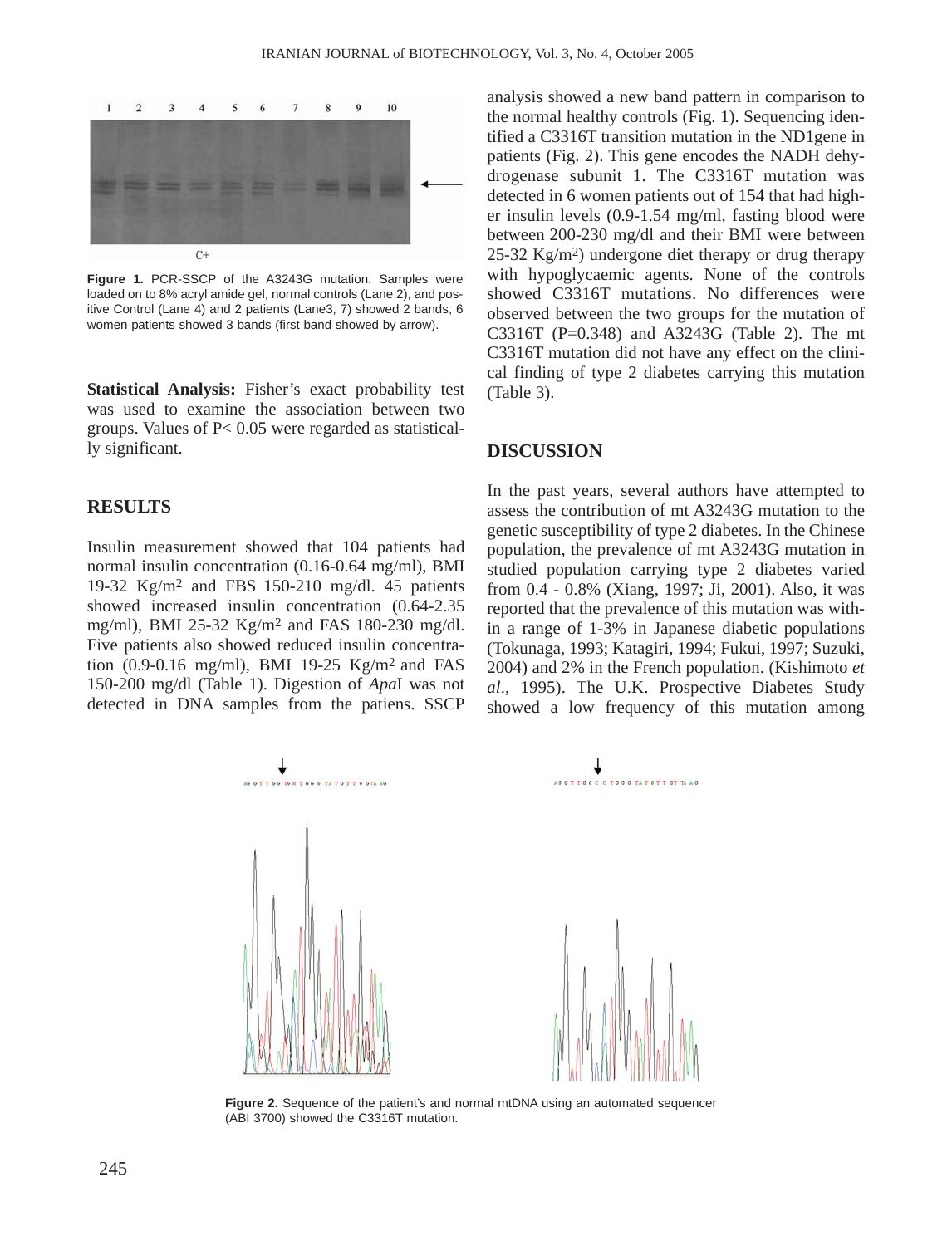#### Dorraj *et al*.

| Table 2. Prevalence of mitochondrial gene variation in cases with T2DM |  |
|------------------------------------------------------------------------|--|
| and control.                                                           |  |
|                                                                        |  |

| mtDNA Mutation | T2DM          | Control | P-Value |
|----------------|---------------|---------|---------|
| C3316T         | $6/154=3.9\%$ |         | 0.348   |
| A3243G         |               |         | ۰       |

**Table 3.** Comparison between clinical profile of type 2 diabetes with C3316T mutation and individuals without mutation.

|                               | mtDNA $C3316T(+)$<br>$n=6$ | mtDNA $C3316T(-)$<br>$n=148$ |
|-------------------------------|----------------------------|------------------------------|
| Insulin concentration (mg/ml) | $0.9 - 1.54$               | $0.16 - 0.64$                |
| Glucose (FBS) mg/dl           | 200-230                    | 70-110                       |
| BMI $\text{kg/m}^2$           | $25 - 32$                  | $19 - 30$                    |

patients with the type 2 diabetes phenotype (Saker, 1997). In a study by Abad *et al*. (1997), the A3243G mtDNA mutation was not detected in any patients examined. They concluded that this mutation may be uncommon in affected children from various ethnic and racial groups. An A-to-G mutation at nt3243 in the mitochondrial  $tRNA$ <sup>leu</sup>(UUR) gene is the most common. (Lynn *et al*., 2003). However, neither the patients nor the controls had the A3243G mtDNA mutation in our study. In the present study, it was shown that the 3243 mutation is not a common mutation in Iranian diabetes type II patients. Previously, we showed that the A3243G mutation can not have any effect when its heteroplasmy status is less than 50% (Houshmand, 2003). The percentage of cells containing mtDNA with the heteroplasmic A3243G mutation varies from tissue to tissue and may be highest in affected tissues or organs (Hart *et al.,* 1994). The pancreas thus is a good source for examination of the A3243G mutation in DM patients and using peripheral blood as in our study, may result in the mutation being missed. Another reason for the results may be the small size of the sample. Therefore, a more sensitive method such as the combination of peptide nucleic acid (PNA) and allele specific PCR (Urata *et al.*, 2004) or larger sample size may be required. Recent studies have shown that many mutations in the mtDNA ND1 gene region are related to DM (Yu P, 2004 and Guo, 2005). The ND1 gene product is a NADH dehydrogenase (complex I) subunit I and may influence the function of the enzyme (Wollheim, 2000). One of ND1 gene mutations is C3316T, resulting in a transition from alanine to threonine at the protein level (Nakano, 1998). Frequency of this mutation was found to be significantly higher in Japanese type 2 diabetes patients compared to those in normal glucose tolerant controls (3.4% vs 0.9%,

P=0.02), (Nakagawa, 1995; Odawara, 1996; Ji, 2001). The authors suggested that the C3316T mutation is associated with Non Insulin Dependent Diabetes Mellitus (NIDDM). C3316T mutations implicated in NIDDM were also seen at higher frequencies in patients with Gestational Diabetes Mellitus (GDM) than the controls in a Singaporean population (Chen *et al*., 2000). It was also reported that the C3316T mutation is a polymorphism unrelated to diabetes in the Chinese population (Ji, 2001). They found that the mt C3316T mutation did not exert any different effect on the major clinical characteristics (age of onset, BMI, Insulin secretary capacity) of type 2 diabetes carrying this mutation and hence is a polymorphism.

In this study C3316T mutation was detected in 6 women suffering from diabetes type II (3.9%) with insulin resistance (their insulin concentration was 0.9- 1.54 mg/ml, fasting blood 200-230 mg/dl and their BMI were between  $25-32$  Kg/m<sup>2</sup>) who had only undergone diet therapy or drug therapy with hypoglycaemic agents. Comparison between patients and normal control showed that there was no difference between normal group and patients (P>0.05). Also, the mtC3316T mutation did not have any effect on the clinical findings of type 2 diabetes carrying this type of mutation. Therefore, in this study of a cohort of Iranian type 2 diabetes patients and 40 normal controls, we found that the prevalence of mt A3243G mutation was zero in Iranian type 2 diabetes and mtDNA C3316T mutation seems to be a polymorphism in the Iranian population.

## **Acknowledgements**

This study was supported by the Endocrinology & Metabolism Research Center, Tehran University of Medical Sciences, Tehran, Iran and National Institute for Genetic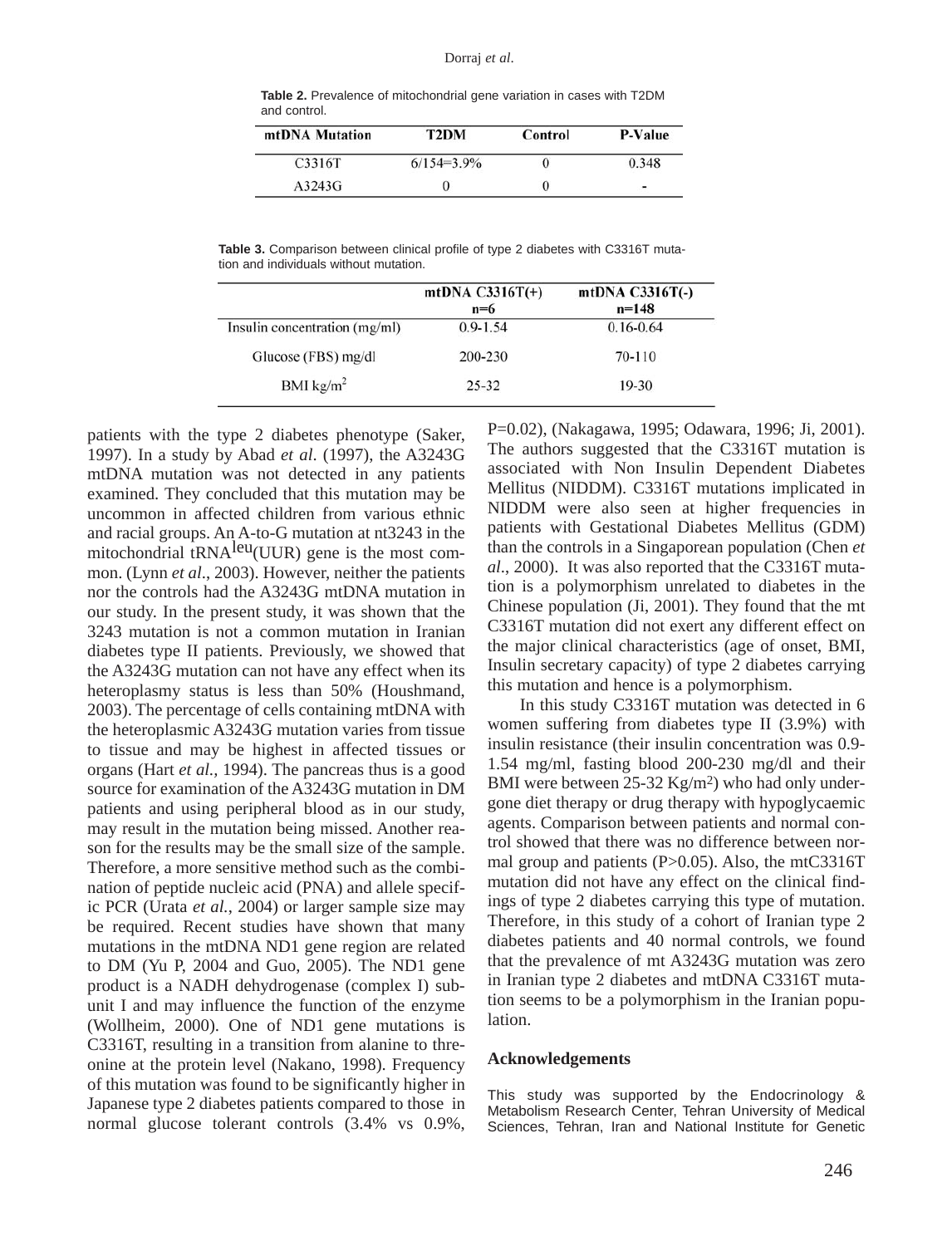Engineering and Biotechnology, Tehran, Iran (Grant #183). We also thank Iranian Molecular Medicine Network, Tehran, Iran.

## **References**

- Becker R, Laube H, Linn T, Damian MS (2002). Insulin resistance in patients with the mitochondrial tRNA(Leu(UUR)) gene mutation at position 3243. *Exp Clin Endocrinol Diabetes.* 110: 291-297.
- Chen Y, Liao WX, Roy AC, Loganath A, Ng SC (2000). Mitochondrial gene mutations in gestational diabetes mellitus*. Diabetes Res Clin Pract.* 48: 29-35.
- Doria A, Kim H, Weremowicz S, Ercinolino T, Powers Ch Mlynarski, Bashan KA, Warram JH, Mychalekyi, Rich S S, Krolewski AS (2000). Recent advances in the genetics of maturity-onset diabetes of the young and other forms of autosomal dominant diabetes. *Curr Opin Endocrine Diabetes*. 7: 203-210.
- Fukui M, Nakano K, Obayashi H, Kitagawa Y, Nakamura N, Mori H, Kajiyama S, Wada S, Fujii M, Yoshimori K, Kanaitsuka T, Shigeta H, Kondo M (1997). High prevalence of mitochondrial diabetes mellitus in Japanese patients with major risk factors. *Metabolism,* 46:793-795.
- Gerbitz KD, Gempel K, Brdiczka D (1996). Mitochondria and diabetes: genetic, biochemical and clinical implications of the cellular energy circuit. *Diabetes*, 45:113-126.
- Guo LJ, Oshida Y, Fuku N, Takeyasu T, Fujita Y, Kurata M, Sato Y, Ito M, Tanaka M (2005). Mitochondrial genome polymorphism associated with type 2 diabetes or obesity. *Mitochondrion*, 5: 15-33.
- Hart LM, Lemkes HH, Heine RJ, Stolk RP, Feskens EJ, Jansen JJ, *et al*. (1994). Prevalence of maternally inherited diabetes and deafness in diabetic populations in The Netherlands, *Diabetologia,* 37:1169-1170.
- Houshmand M (2003). Mitochondrial DNA Mutations Pathogencity and Inheritance**.** A review article, *Iranian J Biotechnol*. 1: 1-18.
- Ji L, Hou X, Han X (2001). Prevalence and clinical characteristics of mitochondrial tRNA leu (UUR) mt 3243 A—>G and ND-1 gene mt 3316 G—>A mutations in Chinese patients with type 2 diabetes. *Chin Med J* (Engl)*.* 114: 1205-7.
- Kadowaki T, Kadowaki H, Mori Y, Tobe K, Sakuta R, Suzuki Y, Sakura H, Awata T, Goto Yu, Hayakawa T, Matsuka K, Kawamori R, Kamada T, Horai S, Nonaka I, Hagura R, Akanuma Y, Yazaki Y (1994). A subtype of diabetes mellitus associated with a mutation of mitochondrial DNA*. New Engl J Med*. 330: 962-968.
- Katagiri H, Asano T, Ishihara H, Inukai K, Anai M, Yamanouchi T (1994). Mitochondrial diabetes mellitus: prevalence and clinical characterization of diabetes due to mitochondrial tRNALeu(UUR) gene mutation in Japanese patients. *Diabetologia*. 37: 504-510.
- Kishimoto M, Hashiramoto M, Araki M, Ishida Y, Kazumi T, Kanda E, *et al*. (1995) Diabetes mellitus carrying a mutation in the mitochondrial tRNA(Leu(UUR)) gene. Diabetologia 38:193-200
- Kobayshi T, Nakanishi K, Nakase H, Kajio H, Okubo M, Murase T, Kosoka K (1997). Institute characterization of islet in diabetes with a mitochondrial DNA mutation at nucleotide position 3243. *Diabetes*. 46:1567-1571
- Lynn S, Borthwick GM, Charnley RM, Walker M, Turnbull DM (2003) Heteroplasmic ratio of the A3243G mitochondrial

DNA mutation in single pancreatic beta cells, *Diabetologia,* 46: 296-299.

- Maassen JA, Hart LM, Essen E, Heine R J, Nijpels G, Jahangir Tafrechi RS, Raap AK, Janssen G, Lemkes H (2004). Mitochondrial Diabetes*. Diabetes*. 53: S103-S109**.**
- Maassen JA (2002). Mitochondrial diabetes: Path physiology, clinical presentation, and genetic analysis. *Am J Medical Genetics*. 115: 66-70.
- Massen JA, Van Essen E, Vanden ouweland JM, Lemekes HH (2000). Molecular and clinical aspects of mitochondrial diabetes Mellitus. *Exp Clin Endocrina Diabetes*. 109:127-134.
- Nakagawa Y, Ikegami H, Yamato E, Takekawa K, Fujisawa T, HamadaY, Ueda H, Uchigata Y, Mik T, Kumahara Y, Ogihara T (1995). A new mitochondrial DNA mutation associated with non-insulin-dependent diabetes mellitus. *Biochem Biophys Res Commun*. 209: 664-668.
- Nakano S, Fukuda M, Hotta F, Ito T, Ishii T, Kitazawa M, Nishizawa M, Kigoshi T, Kakinuma H, Takahashi H, UchidaK (1998).Mitochondrial DNA point mutation at nucleotide pair 3316 in a Japanese family with heterogeneous phenotypes of diabetes. *Endocr J*. 45: 625-630.
- Odawara M, Sasaki K, Yamashita K (1996). A G-to-A substitution at nucleotide position 3316 in mitochondrial DNA is associated with Japanese Non-insulin- dependent diabetes mellitus. *Biochem Biophys Res Commun*. 227:147-151.
- Ohkubo K, Yamano K,Nagashima M, Mori Y, Anzail K, Akehi Y, Nomiyama R, Asano T, Urae A Ono J (2001). Mitochondrial gene mutations in tRNA Leu (UUR) Region and diabetes: prevalence and clinical phenotypes in Japans. *Clin Chem*. 47: 1641-1648
- Dzeja PP, Terzic A (2003). Phosphotransfer networks and cellular energetic. *J Exp Biology*. 206: 2039-2047
- Reardon W, Ross RJ, Sweeney MG, Luxon LM, Pembrey ME, Harding AE, Trembath RC (1992). Diabetes mellitus associated with a pathogenic point mutation in mitochondrial DNA. *Lancet*, 340: 1376-1379
- Saker PJ, Hattersley AT, Barrow B, Hammersley MS, Horton V, Gillmer MD, Turner RC (1997). low prevalence of the mitochondrial transfer RNA gene (tRNA(Leu)mutation at position 3243bp in UK Caucasian type 2 diabetic patients. *Diabet Med*. 14: 42-45.
- Shoffner JM (1999) Oxidative phosphorylation diseases diagnosis. *Ann NY Acad Sci*. 893:42-60.
- Suzuki S (2004). Diabetes mellitus with mitochondrial gene mutations. Japan. *Ann NY Acad Sci*.1011: 185-192.
- Thorns C, Widjaja A, Boeck N, Skamira C, Zuhlke H (1998). Maternally inherited diabetes and deafness: report of two affected German families with the A3243G mitochondrial DNA mutation. *Exp Clin Endocrinal Diabetes*. 06: 384-388.
- Tokunaga M, Mita S, Sakuta R, Nonaka I, Araki S (1993). Increased mitochondrial DNA in blood vessels and raggedred fibers in mitochondrial myopathy, enchephalopathy, lactic acidosis, and stroke-like episodes (MELAS*). Ann Neurol*. 33: 275-280.
- Tsukuda K, Suzuki Y, Kameoka K, Osawa N, GotoY, Katagiri H, Asano T, Yazaki Y, Oka Y (1997). Screening of patients with maternally transmitted diabetes for mitochondrial gene mutations in the tRNALeu(UUR) region*. Diabet Med*. 14: 1032- 1037.
- Urata M, Wada Y, Kim SH, Chumpia W, Kayamori Y, Hamasaki N, *et al.* (2004) High-sensitivity detection of the A3243G mutation of mitochondrial DNA by a combination of allele specific PCR and peptide nucleic acid-directed PCR clamping, *Clin*